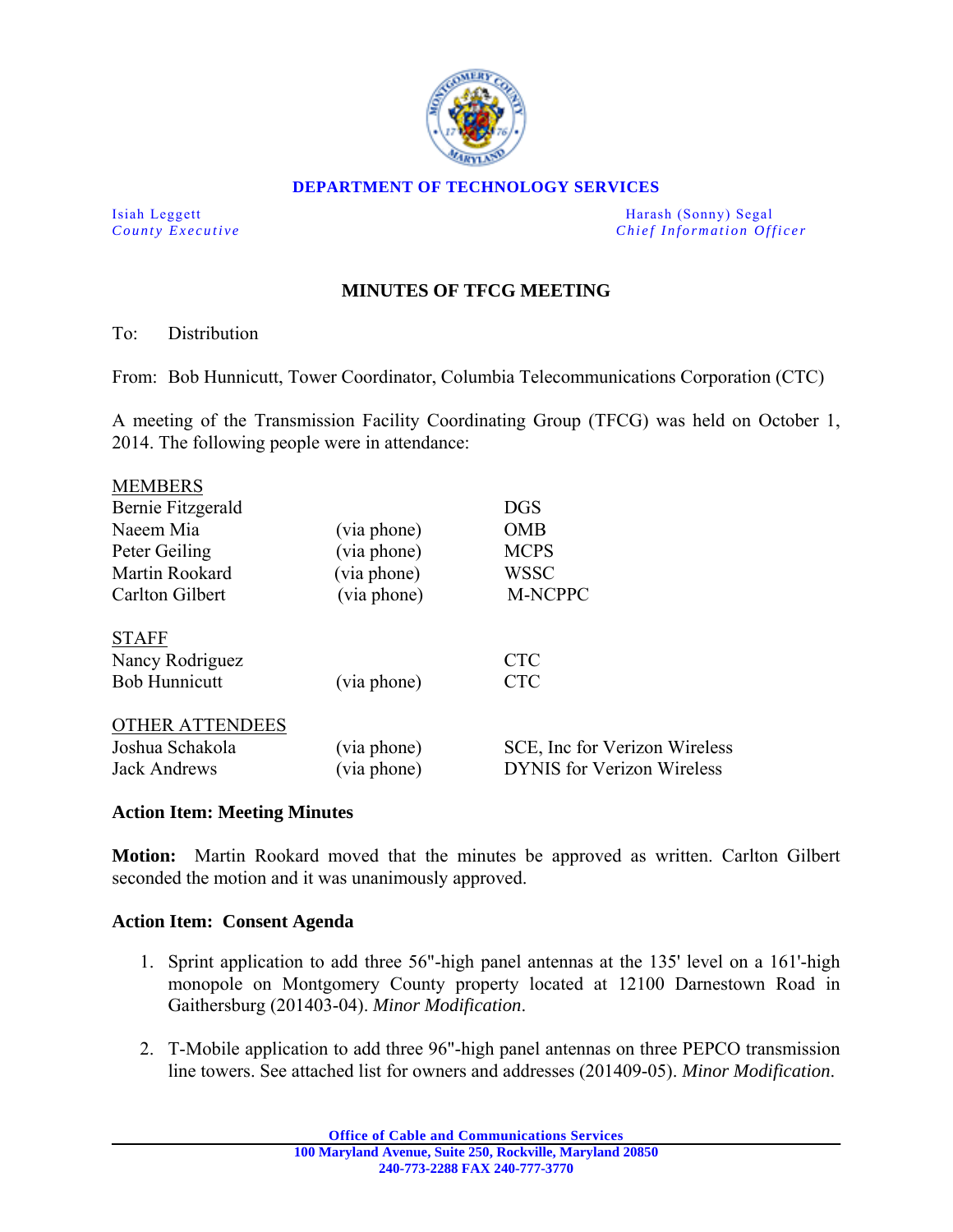- 3. T-Mobile application to add three 96"-high panel antennas at the 58' level on a 72'-high bell tower on St. Patrick's Church property located at 4101 Norbeck Road in Rockville (201409-06). *Minor Modification*.
- 4. T-Mobile application to add three 96"-high panel antennas at the 103' level on a 130' high monopole on Cabin John Memorial Post 5632 property located at 11511 MacArthur Blvd. in Potomac (201409-07). *Minor Modification*.
- 5. T-Mobile application to add three 96"-high panel antennas at the 59' level atop a 40'-high office building on Stout & Teague Corporate Management property located at 12800 Middlebrook Road in Germantown (201409-08). *Minor Modification*.
- 6. Verizon Wireless application to add six remote radio heads at the 90' level on a 110'-high monopole on ESS PRISA II LLC property located at 19500 Frederick Road in Germantown (201409-09). *Minor Modification*.
- 7. Verizon Wireless application to attach one 14"-high small cell antenna at the 34' level on a 33'-high light pole on PCO Limited Partnership property located at 18250 Flower Hill Way in Gaithersburg (201409-12). *Co-location*.
- 8. T-Mobile application to add three 73"-high panel antennas at the 140' level on a 140'high monopole on Public Storage Pickup and Delivery, LP property located at 12355 Prosperity Drive in Silver Spring (201410-01). *Minor Modification*.
- 9. T-Mobile application to add three 73"-high panel antennas at the 140' level on a 140'high monopole on Shurgard Maryland Properties, Inc. property located at 3351 Briggs Chaney Road in Silver Spring (201410-02). *Minor Modification*.
- 10. Verizon Wireless application to replace nine antennas with nine panel antennas, three at 51"-high and three at 72"-high, at the 107' level on a 150'-high monopole on Colesville Center, LLC property located at 49 Randolph Road in Silver Spring (201410-03). *Minor Modification*.
- 11. Verizon Wireless application to replace nine antennas with nine panel antennas, three at 72"-high and six at 51"-high, at the 74' level atop a 67'-high office building on Concord BT, LLC property located at 10605 Concord Street in Kensington (201410-04). *Minor Modification*.
- 12. Verizon Wireless application to replace nine antennas with nine panel antennas, three at 51"-high and six at 96"-high, at the 140' level on a 165'-high monopole on Andrew P. Austin & Elizabeth Thornton property located at 18743 New Hampshire Avenue in Brinklow (201410-05). *Minor Modification*.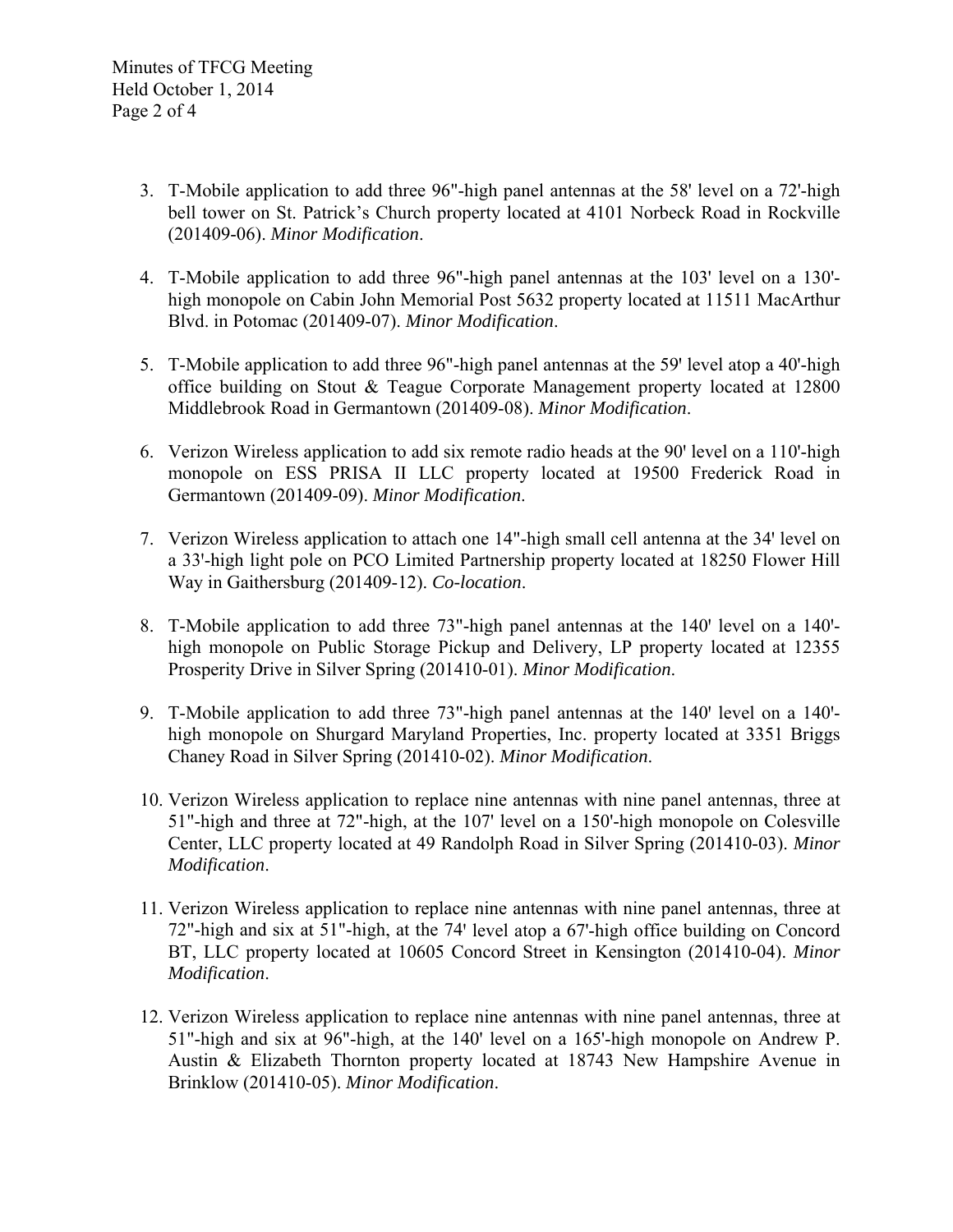Minutes of TFCG Meeting Held October 1, 2014 Page 3 of 4

- 13. Sprint application to add three 56"-high panel antennas at the 181' level on a 232'-high lattice tower on Montgomery MVLE LLC property located at 23000 Whites Ferry Road in Dickerson (201410-06). *Minor Modification*.
- 14. Verizon Wireless application to add three remote radio heads at the 108' level on a 110' high office building on Forest Village Executive Blvd, LLC property located at 6100 Executive Boulevard in Rockville (201410-12). *Minor Modification*.

**Motion:** Martin Rookard moved that the Consent Agenda be approved. Peter Geiling seconded the motion and it was unanimously approved.

## **Regular Agenda**

**Action Item:** T-Mobile application to add three 96"-high panel antennas on each of two towers. See attached list for owners and addresses (201409-04). Minor *Modification*. *Conditioned on applicant providing written approval from WSSC at the time of permitting that WSSC approves of the attachment*

**Motion:** Martin Rookard moved that the application be recommended as conditioned by the Tower Coordinator. Bernie Fitzgerald seconded the motion and it was unanimously approved.

**Action Item:** Sprint application to add three 56"-high panel antennas at the 146' level on a 140' high water tank on WSSC property located at 15916 New Hampshire Avenue in Spencerville (201410-07). *Minor Modification*. *Conditioned on applicant providing written approval from WSSC at the time of permitting that WSSC approves of the attachment*

**Motion:** Martin Rookard moved that the application be recommended as conditioned by the Tower Coordinator. Bernie Fitzgerald seconded the motion and it was unanimously approved.

**Action Item:** Sprint application to add three 56"-high panel antennas at the 33' level on the penthouse walls atop a 25'-high office building on 14301 Layhill Associates, LLC property located at 14301 Layhill Road in Silver Spring (201410-08). *Minor Modification*. *Conditioned on painting the antennas to match existing ones and on any modification that may be needed to the special exception for this site* 

Carlton Gilbert asked whether the antennas are permitted by special exception at this site because the building height does not meet the minimum height for the zone. Bob Hunnicutt replied that Mr. Gilbert was correct and that the painting disguise is a requirement of the special exception.

**Motion:** Martin Rookard moved that the application be recommended as conditioned by the Tower Coordinator. Naeem Mia seconded the motion and it was unanimously approved.